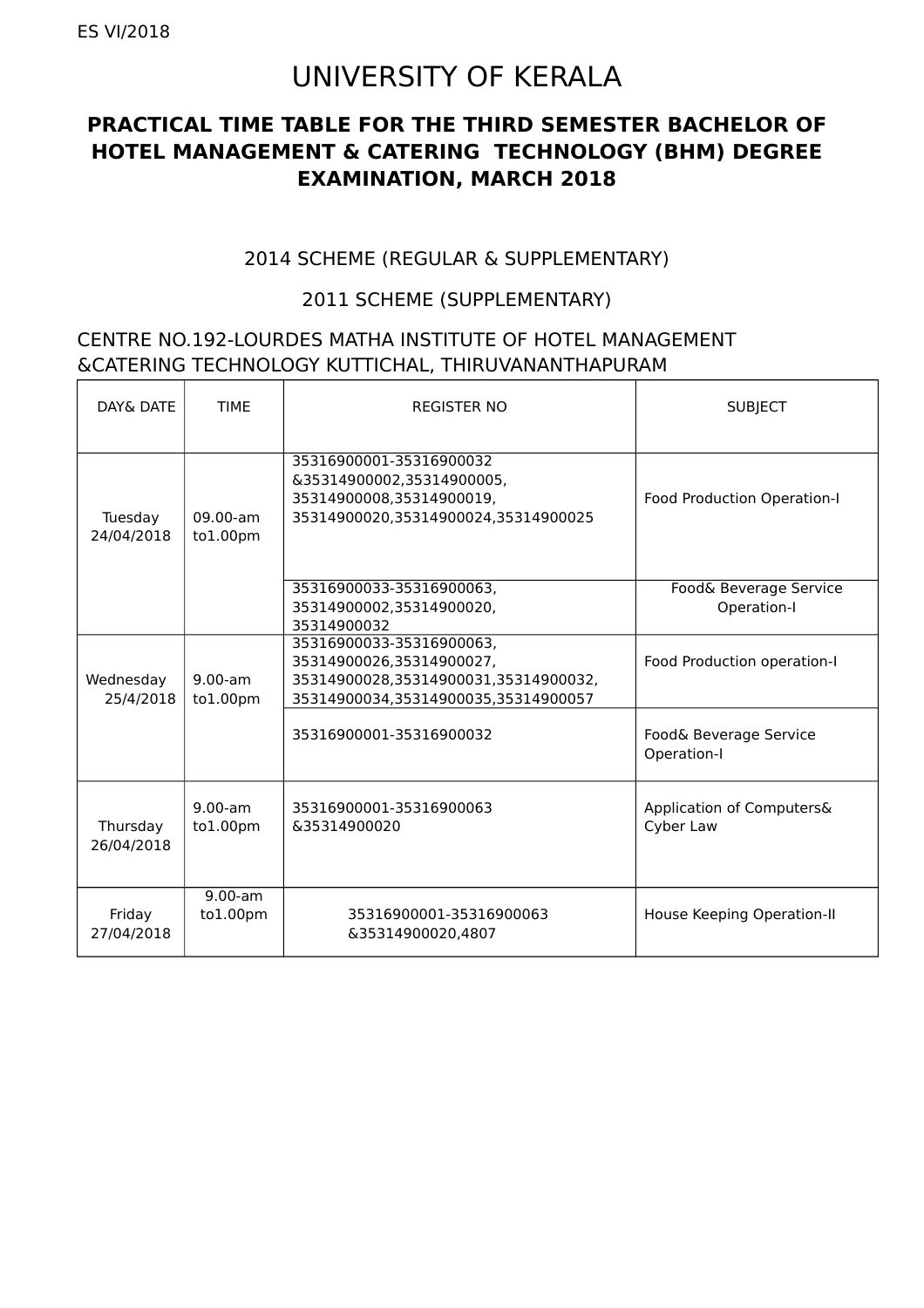## **CENTRE NO.213-SNGM CATERING COLLEGE, THURAVOOR,ALAPPUZHA**

| DAY&DATE                     | <b>TIME</b>                        | <b>REGISTER NO</b>       | <b>SUBJECT</b>                         |
|------------------------------|------------------------------------|--------------------------|----------------------------------------|
| <b>TUESDAY</b><br>24/04/2018 | $09.00-am$<br>to1.00pm             | 35316901001-35316901018  | Food Production Operation-I            |
|                              |                                    | 35316901020-35316901037  | Food & Beverage Service<br>Operation-I |
| Wednesday<br>25/04/2018      | $9.00-am$<br>to1.00pm              | 35316901020--35316901037 | Food Production Operation-I            |
|                              |                                    | 35316901001-35316901018  | Food & Beverage Service<br>Operation-I |
| Thursday<br>26/04/2018       | $9.00-am$<br>to 1.00 <sub>pm</sub> | 35316901001-35316901037  | Application of Computers&<br>Cyber Law |
| Friday<br>27/04/2018         | $9.00-am$<br>to 1.00 <sub>pm</sub> | 35316901001-35316901037  | House Keeping Operation-II             |